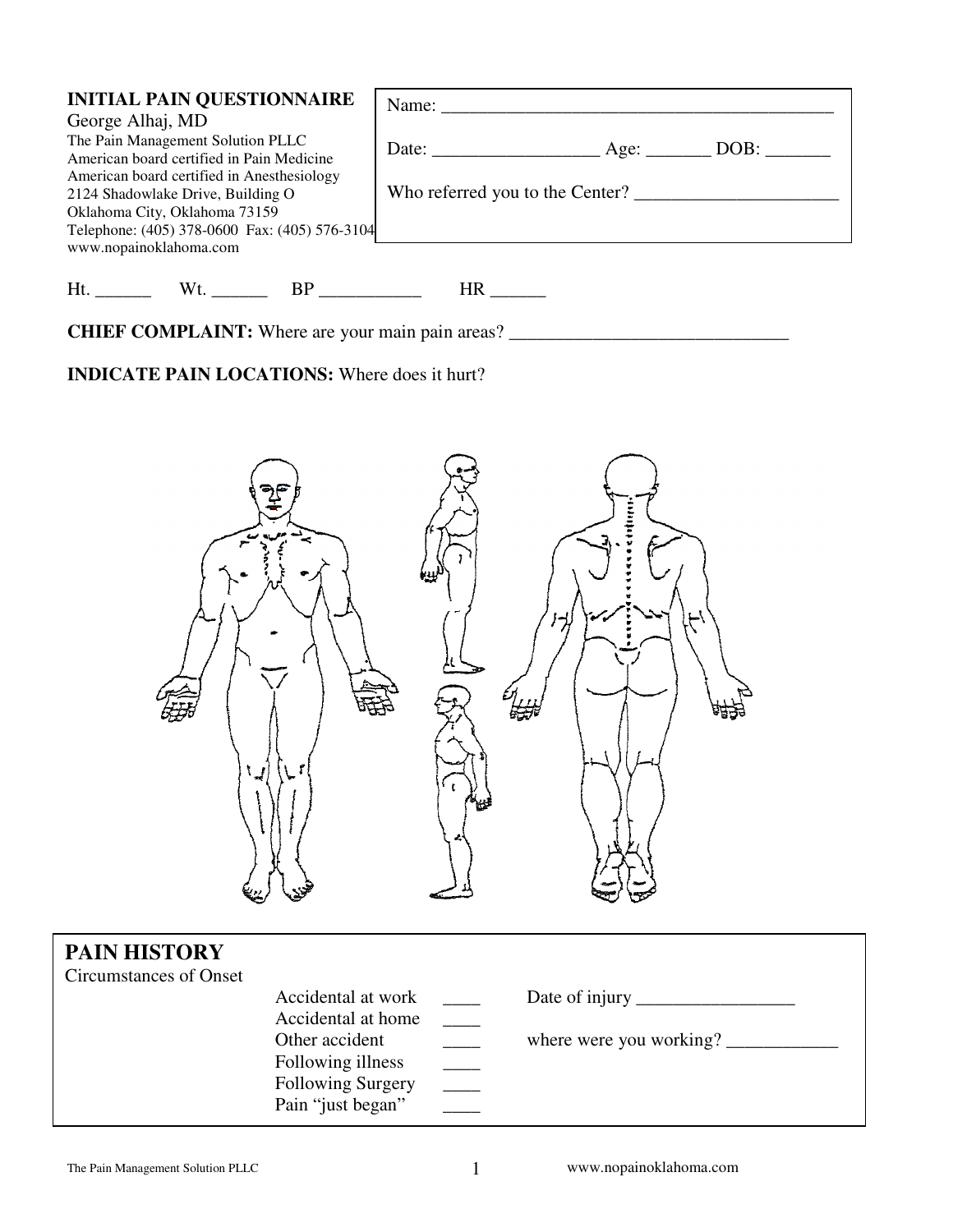| Why do you think you have pain? What do you think is wrong?       |                   |  |                           |         |          |
|-------------------------------------------------------------------|-------------------|--|---------------------------|---------|----------|
| Do you have any numbress in your arms or legs?                    |                   |  |                           |         |          |
| Do you have any tingling sensation in your arms or legs?          |                   |  |                           |         |          |
| Do you have any weakness in your arms or legs?                    |                   |  |                           |         |          |
| Do you have incontinence of bowel? YES _______ NO ______          |                   |  |                           |         |          |
| Do you have incontinence of bladder? YES _______ NO ______        |                   |  |                           |         |          |
| Have you had any of the following done concerning your pain area? |                   |  |                           |         |          |
| X-rays                                                            |                   |  |                           |         |          |
| CT-scan                                                           |                   |  |                           |         |          |
| MRI scan                                                          | $YES$ NO $\qquad$ |  |                           |         |          |
| Discography                                                       |                   |  |                           |         |          |
| Have you seen any of the following for you pain?                  |                   |  |                           |         |          |
|                                                                   | Name              |  | <b>Treatment Received</b> | Date(s) | Helpful? |
| Acupuncturist                                                     |                   |  |                           |         |          |
| Anesthesiologist                                                  |                   |  |                           |         |          |
| Chiropractor                                                      |                   |  |                           |         |          |
| Neurologist                                                       |                   |  |                           |         |          |
| Neurosurgeon                                                      |                   |  |                           |         |          |
|                                                                   |                   |  |                           |         |          |
| Physical Therapist                                                |                   |  |                           |         |          |
| Primary Care Physician                                            |                   |  |                           |         |          |
| Psychologist / Psychiatrist                                       |                   |  |                           |         |          |
| Rheumatologist                                                    |                   |  |                           |         |          |
| Other                                                             |                   |  |                           |         |          |
|                                                                   |                   |  |                           |         |          |

What medications or other therapies (such as heat, TENS unit, Biofeedback, Ultrasound, etc.) have you ever tried for your pain? (Please indicate how helpful each has been and if there were any associated side effects)

| <b>Medication / Therapy</b> | Helpful? | <b>Side Effects</b> |
|-----------------------------|----------|---------------------|
|                             |          |                     |
|                             |          |                     |
|                             |          |                     |
|                             |          |                     |
|                             |          |                     |
|                             |          |                     |
|                             |          |                     |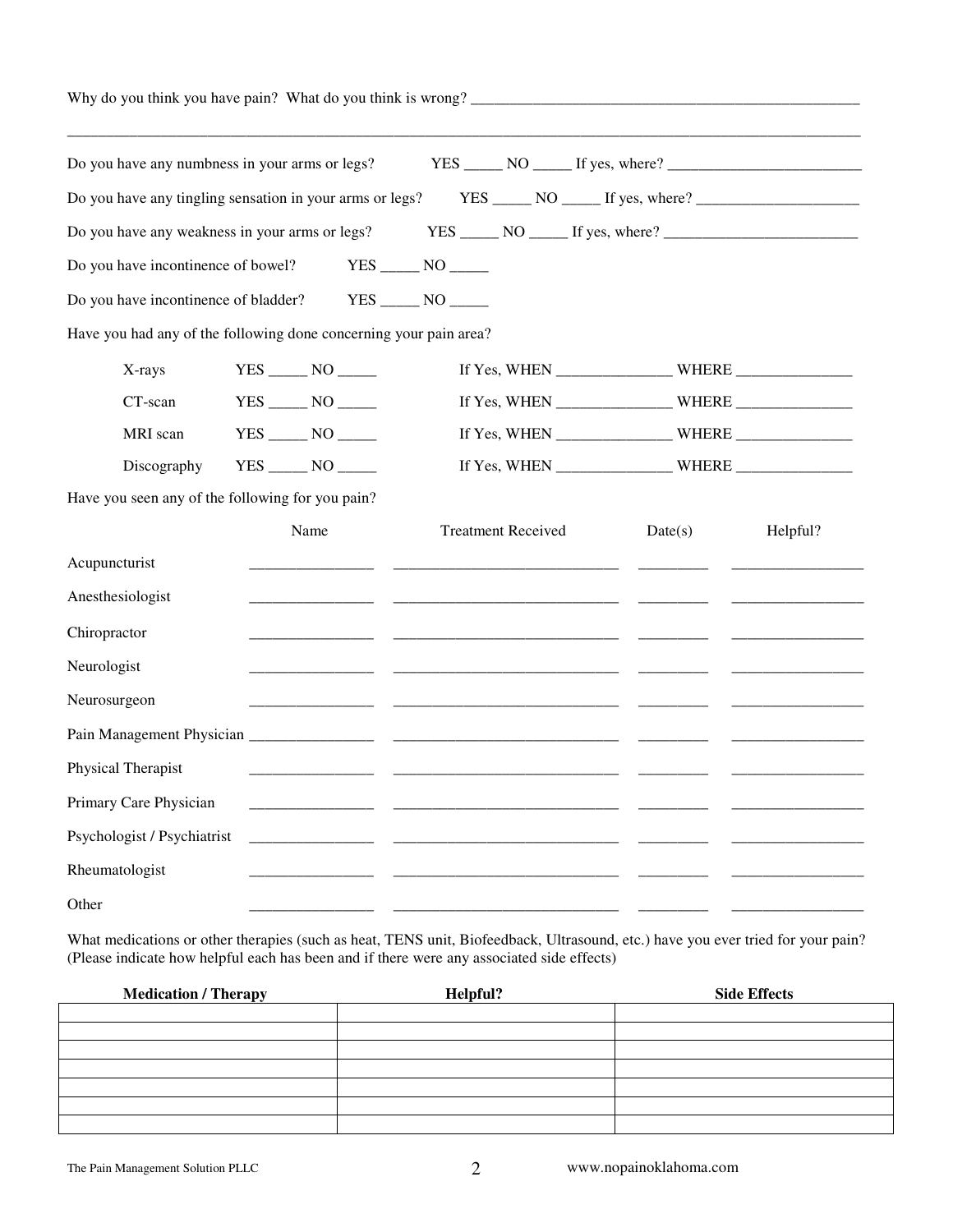If you have ever taken narcotics for your pain, please indicate approximate dates:

|                                                                                    | From: $\sqrt{2\pi}$<br>To: The contract of the contract of the contract of the contract of the contract of the contract of the contract of the contract of the contract of the contract of the contract of the contract of the contract of the contra |
|------------------------------------------------------------------------------------|-------------------------------------------------------------------------------------------------------------------------------------------------------------------------------------------------------------------------------------------------------|
|                                                                                    | From: $\qquad \qquad \text{To:}$                                                                                                                                                                                                                      |
| <b>PAIN DESCRIPTION</b>                                                            |                                                                                                                                                                                                                                                       |
| On a scale of 0-10 with $0=$ no pain and $10=$ worst pain imaginable, please rate: |                                                                                                                                                                                                                                                       |
| Your pain right Now $(0-10)$                                                       |                                                                                                                                                                                                                                                       |
| Your pain at its Worst $(0-10)$                                                    |                                                                                                                                                                                                                                                       |
| Your pain at its least $(0-10)$                                                    |                                                                                                                                                                                                                                                       |

Does the severity of your pain vary according to time of day? \_\_\_\_\_\_\_\_\_\_\_\_\_\_\_\_\_\_\_\_\_\_\_\_\_\_\_\_\_\_\_\_\_\_\_\_\_\_\_\_\_\_\_\_\_\_\_\_\_\_

List specific activities, which increase your pain:

- a.)  $c.)$
- b.) \_\_\_\_\_\_\_\_\_\_\_\_\_\_\_\_\_\_\_\_\_\_\_\_\_\_\_\_\_\_\_\_\_\_\_\_\_\_\_\_\_ d.) \_\_\_\_\_\_\_\_\_\_\_\_\_\_\_\_\_\_\_\_\_\_\_\_\_\_\_\_\_\_\_\_\_\_\_\_\_\_\_\_\_\_\_\_

| List specific activities or thing you can do which decrease your pain |  |  |  |
|-----------------------------------------------------------------------|--|--|--|
|-----------------------------------------------------------------------|--|--|--|

| . | ____________<br>___________________________<br>_____ |
|---|------------------------------------------------------|
| ຼ |                                                      |

# **McGill Short Form Pain Questionnaire**

Please indicate degree that each of the following word descriptors apply to you pain.

|                   | None                                  | Mild | Moderate | Severe |
|-------------------|---------------------------------------|------|----------|--------|
| Throbbing         | $\Omega$                              |      | (2)      | 3)     |
| Shooting          | $\Omega$                              |      | 2) —     |        |
| Stabbing          | $\Omega$                              |      | 2) —     | 3)     |
| Sharp             | $\Omega$                              |      | 2)       | 3)     |
| Cramping          | $\vert 0\rangle$ and $\vert 0\rangle$ |      | 2)       |        |
| Gnawing           |                                       |      | 2)       | 3)     |
| Hot-Burning       | $\Omega$                              |      | 2)       | 3)     |
| Aching            |                                       |      | 2) —     | 3)     |
| Heavy             | $\Omega$                              |      | 2) —     | 3)     |
| Tender            | $\Omega$                              |      |          | 3)     |
| Splitting         |                                       |      |          | 3)     |
| Tiring-exhausting | $\Omega$                              |      | 2)       | 3)     |
| Sickening         |                                       |      |          | 3)     |
| Fearful           | $\Omega$                              |      |          | 3)     |
| Punishing-cruel   |                                       |      |          | 3)     |

Does your pain interfere with your ability to carry / handle everyday objects such as a bag of groceries or books?

| $\Omega$<br>not at all                                     |   |   | $\overline{4}$ |                | 6  | 8                      |   | 10<br>all of the time                                                                                                     |
|------------------------------------------------------------|---|---|----------------|----------------|----|------------------------|---|---------------------------------------------------------------------------------------------------------------------------|
|                                                            |   |   |                |                |    |                        |   | Does your pain interfere with your ability to manage your personal grooming (bathing, dressing, combing your hair, etc.)? |
| $\Omega$<br>not at all                                     |   |   | 4              | 5              | -6 | 8                      |   | 10<br>all of the time                                                                                                     |
| Does your pain interfere with your ability to drive a car? |   |   |                |                |    |                        |   |                                                                                                                           |
| $\Omega$                                                   | 2 | 3 | 4              | $\mathfrak{S}$ | -6 | 8                      | 9 | 10                                                                                                                        |
| The Pain Management Solution PLLC                          |   |   |                |                |    | www.nopainoklahoma.com |   |                                                                                                                           |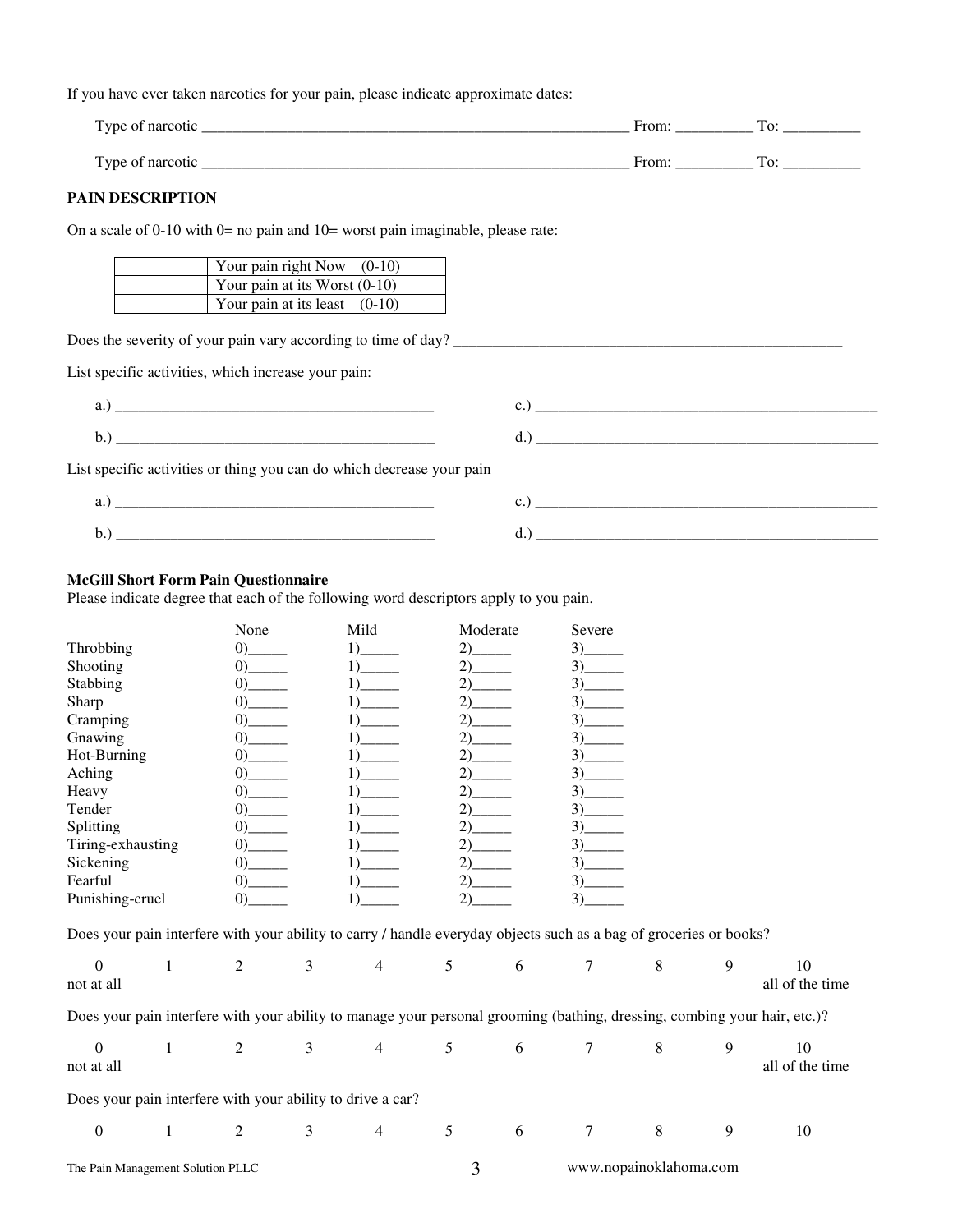| not at all                                                                                                        |              |                |                     |                                         |                |                 |                 |         |   | all of the time       |
|-------------------------------------------------------------------------------------------------------------------|--------------|----------------|---------------------|-----------------------------------------|----------------|-----------------|-----------------|---------|---|-----------------------|
| Does your pain interfere with your ability to travel in a car as a passenger?                                     |              |                |                     |                                         |                |                 |                 |         |   |                       |
| $\overline{0}$<br>not at all                                                                                      | $\mathbf{1}$ | $\overline{2}$ | $\mathfrak{Z}$      | $4\overline{ }$                         | 5 <sup>5</sup> | 6               | $7\overline{ }$ | 8       | 9 | 10<br>all of the time |
| Does your pain interfere with your ability to work or complete your usual activities such as housework or school? |              |                |                     |                                         |                |                 |                 |         |   |                       |
| $\mathbf{0}$<br>not at all                                                                                        | $\mathbf{1}$ |                |                     | 2 3 4 5                                 |                | $6\overline{6}$ | $7\phantom{.0}$ | 8       | 9 | 10<br>all of the time |
| Does your pain interfere with your ability to visit and enjoy family and friends?                                 |              |                |                     |                                         |                |                 |                 |         |   |                       |
| $\overline{0}$<br>not at all                                                                                      | $\mathbf{1}$ |                | $2 \qquad \qquad 3$ | $4\overline{ }$                         | 5 <sup>5</sup> | 6               | $7\phantom{.0}$ | 8       | 9 | 10<br>all of the time |
| Doe your pain interfere with your ability to participate in recreational activities?                              |              |                |                     |                                         |                |                 |                 |         |   |                       |
| $\mathbf{0}$<br>not at all                                                                                        | $\mathbf{1}$ |                |                     | $2 \qquad \qquad 3 \qquad \qquad 4$     | 5 <sup>5</sup> | 6               | $7\overline{ }$ | 8       | 9 | 10<br>all of the time |
| Does your pain require you to use a cane, walker, or wheelchair? If yes, please circle which:                     |              |                |                     |                                         |                |                 |                 | Cane    |   | Walker<br>Wheelchair  |
| $\overline{0}$<br>not at all                                                                                      |              |                |                     | $1 \qquad 2 \qquad 3 \qquad 4 \qquad 5$ |                | $6\overline{6}$ | $7\overline{ }$ | $8\,$   | 9 | 10<br>all of the time |
| How many hours are you reclining or in bed each day because of your pain?                                         |              |                |                     |                                         |                |                 |                 |         |   |                       |
| Have you been considered suicide because of your pain?                                                            |              |                |                     |                                         |                | YES NO          |                 |         |   |                       |
| Does your pain interfere with your ability to sleep?                                                              |              |                |                     |                                         |                |                 |                 |         |   |                       |
| $\theta$<br>not at all                                                                                            | $\mathbf{1}$ | 2              | $\mathfrak{Z}$      | $\overline{4}$                          | 5              | 6               | $\tau$          | $\,8\,$ | 9 | 10<br>all of the time |

### MEDICAL HISTORY

What medicines are you taking regularly right now (please include Vitamins, Herbs & Supplements)?

| <b>Medicines</b> | <b>Does</b> | How often? |
|------------------|-------------|------------|
|                  |             |            |
|                  |             |            |
|                  |             |            |
|                  |             |            |
|                  |             |            |
|                  |             |            |
|                  |             |            |
|                  |             |            |
|                  |             |            |
|                  |             |            |
|                  |             |            |
|                  |             |            |
|                  |             |            |
|                  |             |            |
|                  |             |            |
|                  |             |            |
|                  |             |            |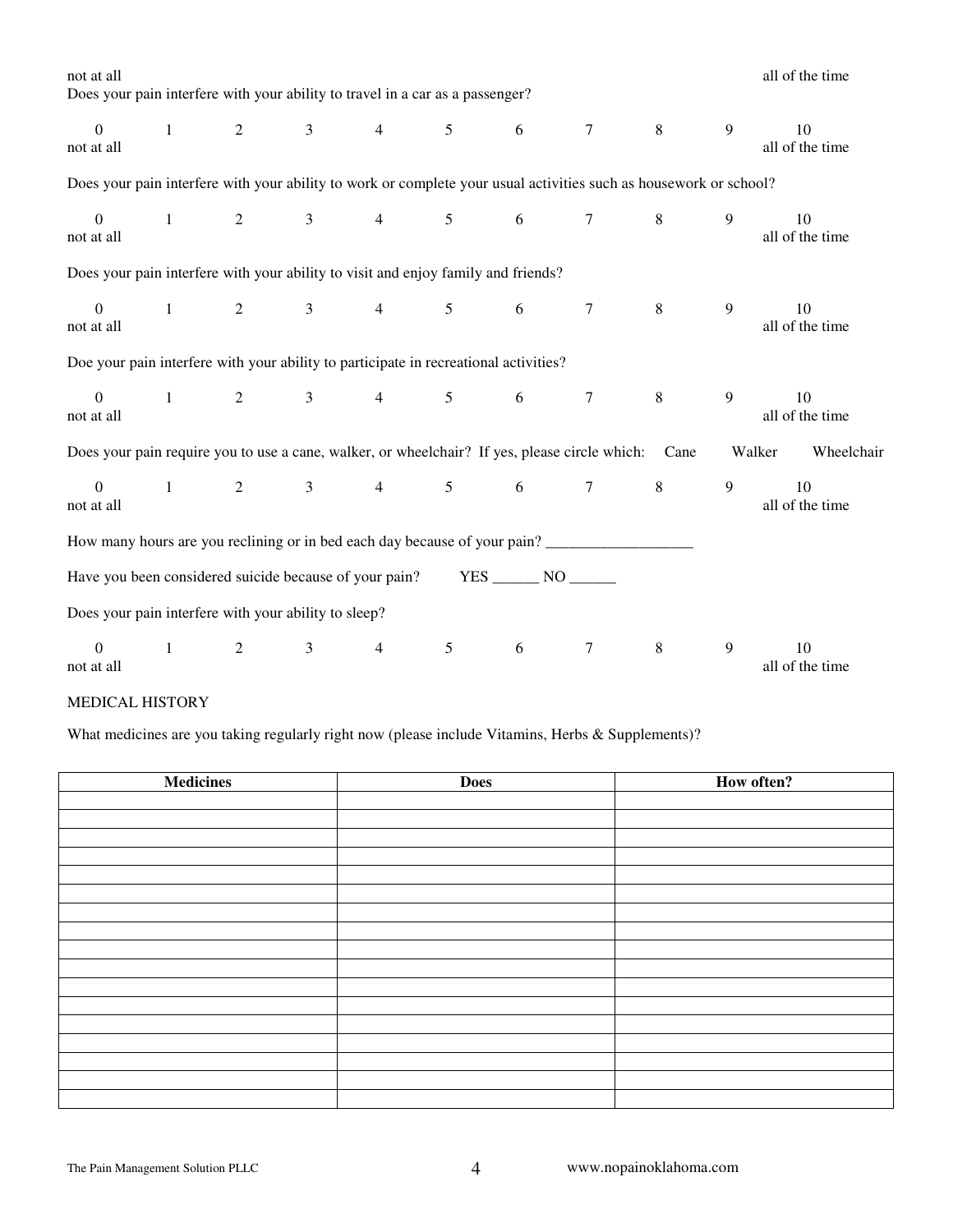| Do you have allergies to any medications? YES | NO | If Yes, please write below |
|-----------------------------------------------|----|----------------------------|
|-----------------------------------------------|----|----------------------------|

| <b>Medication</b> | <b>Type of reaction</b> |
|-------------------|-------------------------|
|                   |                         |
|                   |                         |
|                   |                         |
|                   |                         |
|                   |                         |

# **Please list all past and present medical problems. (Example – Diabetes, High Blood Pressure, etc.)**

| <b>Medical Problem</b> | <b>Details</b> |
|------------------------|----------------|
|                        |                |
|                        |                |
|                        |                |
|                        |                |
|                        |                |
|                        |                |
|                        |                |
|                        |                |
|                        |                |
|                        |                |

### **Please list previous surgeries**

| $\bullet$<br><b>Surgery</b> | Date | <b>Details</b> |
|-----------------------------|------|----------------|
|                             |      |                |
|                             |      |                |
|                             |      |                |
|                             |      |                |
|                             |      |                |
|                             |      |                |
|                             |      |                |

# **FAMILY MEDICAL HISTORY**

| FAMILLI MEDICAL HISTORI |     |          |                    |                             |
|-------------------------|-----|----------|--------------------|-----------------------------|
| Family                  | Age | Diseases | If disabled, cause | If deceased, cause of death |
|                         |     |          |                    |                             |
|                         |     |          |                    |                             |
|                         |     |          |                    |                             |
|                         |     |          |                    |                             |
|                         |     |          |                    |                             |
|                         |     |          |                    |                             |

Are there any pain problems that run in your family? YES \_\_\_\_\_\_ NO \_\_\_\_\_\_

Are there other family members on disability for pain related problems? YES \_\_\_\_\_\_\_\_\_\_\_\_\_\_\_\_\_\_\_\_\_\_\_ NO \_\_\_\_\_\_\_

## **PATIENT SOCIAL HISTORY**

| Marital status: Single: Married: Separated: Divorced: Widowed: Widowed:                                             |  |  |  |
|---------------------------------------------------------------------------------------------------------------------|--|--|--|
|                                                                                                                     |  |  |  |
|                                                                                                                     |  |  |  |
| Use of alcohol: Never: ________ Rarely: _______ Moderate: ______ Daily: ______                                      |  |  |  |
| Use of tobacco: Never: _______ Previously, but quit: ____________ Current packs per day: _______                    |  |  |  |
|                                                                                                                     |  |  |  |
|                                                                                                                     |  |  |  |
| Have you ever had a problem with dependency or abuse of prescription or Non-prescription drugs? YES ______ NO _____ |  |  |  |
| Have you ever been physically abused? YES _________ NO _______                                                      |  |  |  |
| Have you ever been sexually abused? YES ________ NO ______                                                          |  |  |  |
| Excessive exposure at home or work to: Fumes _______ Dust ______ Solvents ______ Particles ______ Noise ______      |  |  |  |
|                                                                                                                     |  |  |  |
| Retired: YES _________ NO ___________ Disabled: YES _________ NO ________ Since when?                               |  |  |  |
| Are you involved in any litigation, workers' compensation claim or disability claim? YES _______ NO _____           |  |  |  |